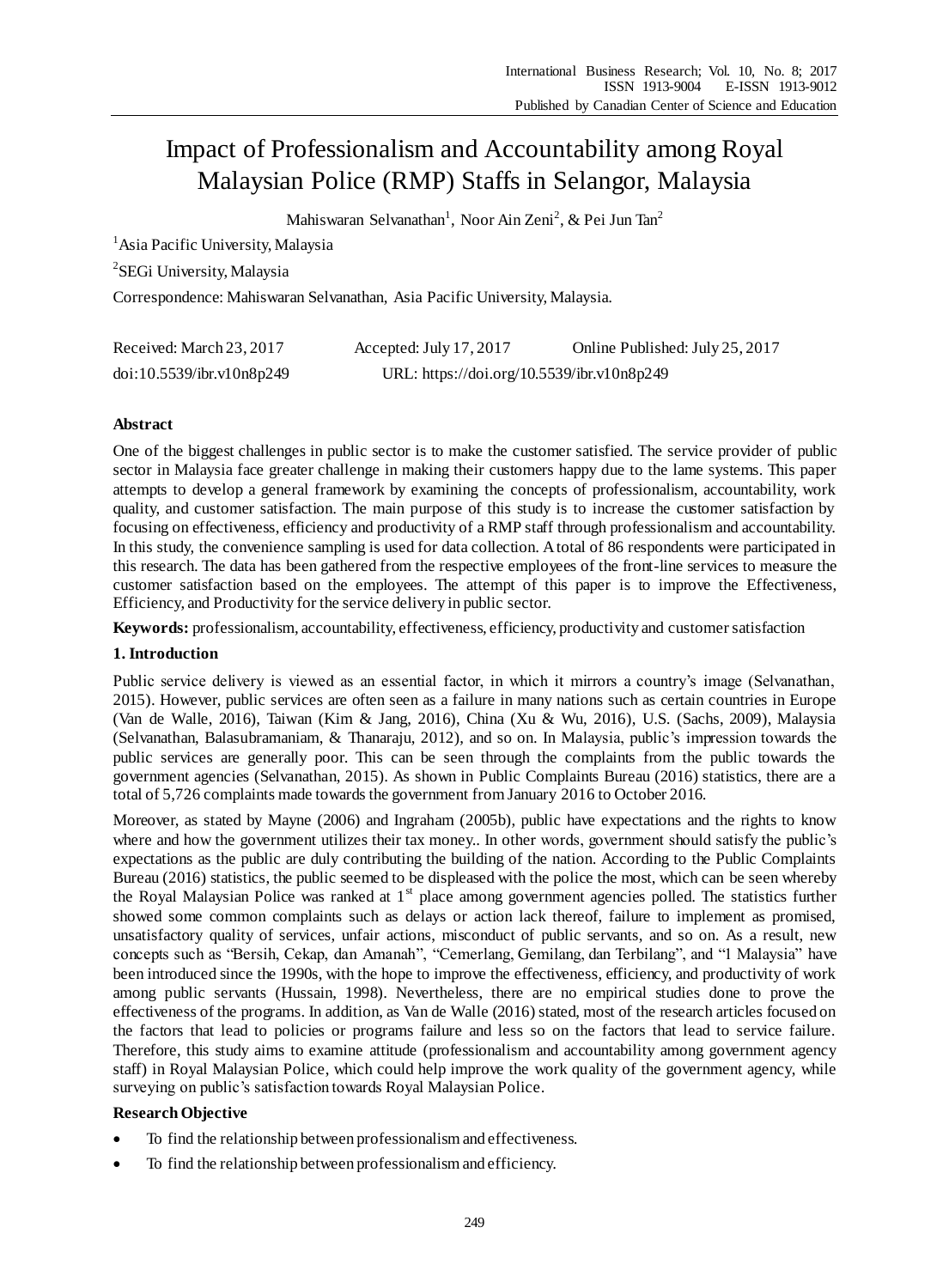- To find the relationship between professionalism and productivity.
- To find the relationship between accountability and effectiveness.
- To find the relationship between accountability and efficiency.
- To find the relationship between accountability and productivity.
- To find the relationship between effectiveness and customer satisfaction.
- To find the relationship between efficiency and customer satisfaction.
- To find the relationship between productivity and customer satisfaction.

# **2. Literature Review**

# PROFESSIONALISM

Fournier (1999) indicated that professionalism encompasses a chain that forms links between clients, competency, loyalty or sincerity, as well as conduct of practitioner. Fournier further argued that a profession should employ their competence and craft into this "chain". This statement was further supported by Frumento and Korenman (2013) who went on to say that clients will feel lost without help from the professionals, where they should be provided with the best and most sincere advice based on their proficiency. Country's goals relating to national integrity is more likely to be achieved when the civil services are dedicated to professionalism and ethics (United Nations, 2000). Hence, professionalism is said to be crucial in the modern civil service. Barrilleauz, Feiock, and Crew (1992) also revealed the influence of "professionalism" in legislators' decision, problem solving skills, and conducts.

# ACCOUNTABILITY

Accountability is defined as a duty, whereby actions may be elucidated with transparency (Hawman, 1995). Gow (2001) went on to say that accountability does not denote to take on the responsibility only but also to bear with the outcomes. In the government sector, Ingraham (2005a) and Stanton (2009) further described accountability as one's proficiency to manage public resources while accomplishing public purposes. In addition, on top of ethical reasons, accountability nowadays is also seen as one of the important factors for performance and governance (Apaza, 2012; Frederickson, Smith, Larimer & Licari, 2012; Zhao & Peters, 2009). Besides that, Zhao and Peters (2009) also suggested that public servants' accountability can be validated through developing and broadening their social values and social network. This was supported by Khademian (2010) who further expressed the need for a more flexible, regionalized, and schmoozed approach, in order to speed up the accountability process while engaging and solving the issues effectively.

## WORK QUALITY

As stated by Siddiquee (2007), the Malaysian Government have done a lot of improvement to improvise the quality of services provided to the general public in 1980s, such as the quality and productivity in providing their services to the general public. In other words, government was trying to achieve a clean, efficient, and effective public service, while hoping to build a nation that is capable of competing in the international markets. At the same time, Siddiquee also commented that the government's effort in getting feedback from the customers/ public monthly is a thoughtful step to identify and to solve any issues. Constructive criticism received from the public provides feedbacks about the quality of counter services provided by the public servants. Sharma (2015) further revealed the importance of the service quality in determining publics' readiness to use e-government services. In the research, public view "quality service" as a service that is reliable, secure, efficient, and responsive. Apart from that, basic expertise is also stated to be vital in ensuring that public servants' are able to carry out their responsibilities efficiently and effectively (Frederickson et al., 2012; Ingraham, 2005a). Public programs and policies can be executed proficiently through a well-organized and skillfully operated administrative apparatus separated from politics and under the management of an influential executive (Frederickson et al., 2012). It further allows the executive to identify any failure reasons and act accordingly when things fail. As showed by Abdul Karim (1995) and Frederickson et al. (2012), the establishment and delivery of public administration not only influences the public's perceptions towards Malaysia government, but also plays an important role in cultivating the effectiveness and transparency of government. Hence, the quality of services provided by the first line public servants who have direct contacts with the customers/ public are essential. Government should listen to the publics' feedbacks and refine the services from time to time according to the public's needs.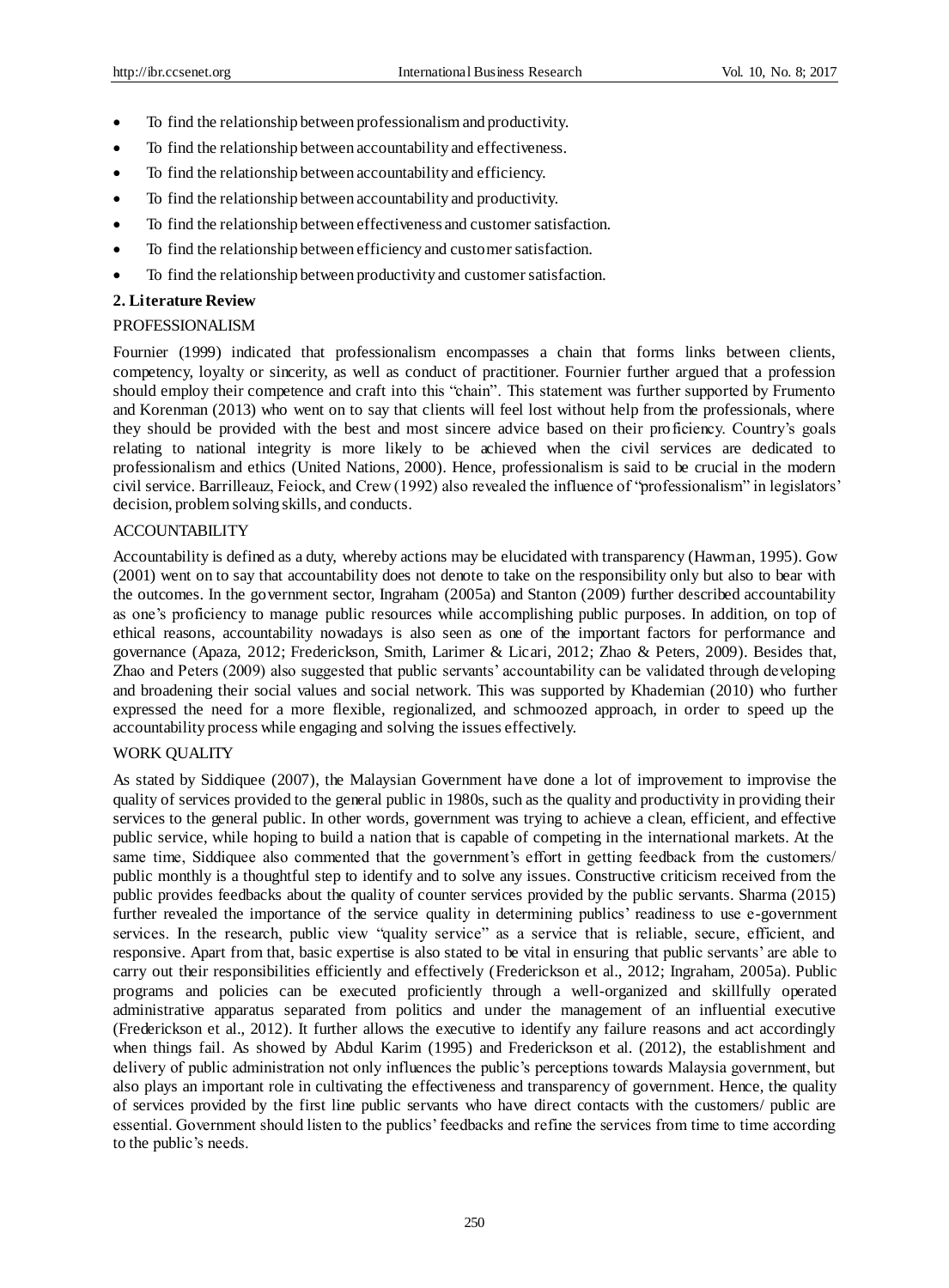### CUSTOMER SATISFACTION

Customer satisfaction is viewed as customers' perception on the fulfillment of their needs and desires (Gerson, 1993; Oliver, 1997). Together with this era's globalization, people's quality of life is changing, which in turn, leads to an increasing demand for greater quality services. As a result, the idea of customer satisfaction and experience has increased essentially (Halvorsrud, Kvale, & Folstad, 2016). As noted by Wagenheim and Reurink (1991), organizations that provide customer service focuses on the goal to satisfy customers' needs and expectations effectively and efficiently, which shows the importance of identifying and understanding the customer's needs in service line. The importance of customer satisfaction in service line can be seen through the significant numbers of researches carried out in different industries (e.g., airline, telecommunication, bank, police, education, health, etc.) throughout the years (e.g., Hussain, 2016; Kaura, Durga Prasad, & Sharma, 2016; Keningham, Aksoy, Andreassen, Cooil, & Wahren, 2006; Munteanue, Ceobanu, Bobalca, & Anton, 2010; Sahoo & Ghosh, 2016).

Furthermore, numerous past researches have also revealed the relationships between customer satisfactions and factors such as significant brand loyalty (e.g., Choudhury, 2013; Torres-Moraga, Vasquez-Parraga, Zamora-Gonzalez, 2008; Veloutsou, 2015), improved employees and organization's performances in terms of productivity (e.g., Lee, Lee, Kim, & Lee, 2007; Mihelis, Grigoroudis, Siskos, Politis, & Malandrakis, 2001), higher profits (e.g., Morris, 1991; O'Sullivan & McCallig, 2012; Rust, Danaher, & Varki , 2000), and so on. In addition to the impacts on the organization in general as mentioned above, customer satisfactions were also found to have significant impact on employees' job satisfaction and retention, which in turn will also increase customers' satisfaction (Graham & Smith, 2005; Helton, 2010; Hur, Moon, & Jung, 2015; Pantouvakis & Bouranta, 2013).

In the public sector, as Van de Walle (2016), and Darling and Cunningham (2016) reported, public sector does not only need to answer to the public, but also deal with politicians and government's policies. Similar to what Ariely (2011) expressed, public services in Malaysia are perceived as a failure. Together with Malaysia's new vision, public sectors' strategy is changing gradually; treating the public as customers. As the public's expectations continue to rise (Hodgkinson, 2013), customer satisfaction becomes more crucial in improving and achieving Malaysia's new policy.

## **3. Methodology**

The study selects the Royal Malaysian Police agency from the state of Selangor as the target respondents of the government front-line services. Out of 200 questionnaires distributed, 86 were returned completely. The convenience sampling is used to occupy the data. Two groups of respondents were differentiated, in order to explore the relationship between work attitude of professionalism as well as accountability towards work quality. Data has been gathered from the respective customers of the front-line services to measure the customer satisfaction based on the employees' work quality. The data were obtained from customers who deal with the front-liners. Unbiased statements of the variables measured by the 5-points Likert scales measurement ranging from (1) Strongly Disagree to (5) Strongly Agree. Data analysis was been carried out using the SPSS of version 22.

Firstly, the study executed the multivariate general linear model to assess the influence of the predictors under work attitude towards the three dissections of work quality: effectiveness, efficiency, and productivity. Later, the multiple regression analysis is done to examine the effect of the work quality predictors on customer satisfaction.

## **4. Analysis and Findings**

In succession to the multivariate general linear model and the multiple regression analysis, the assumptions of normality distribution and independence of random errors are being evaluated. The result output is discussed as follows:

The Kolmogorov-Smirnov test is used to verify the normal distribution of work quality and customer satisfaction. Significant value indicates the data does not follow normal distributions. Therefore, based on Table 1. The variables mentioned are not normally distributed.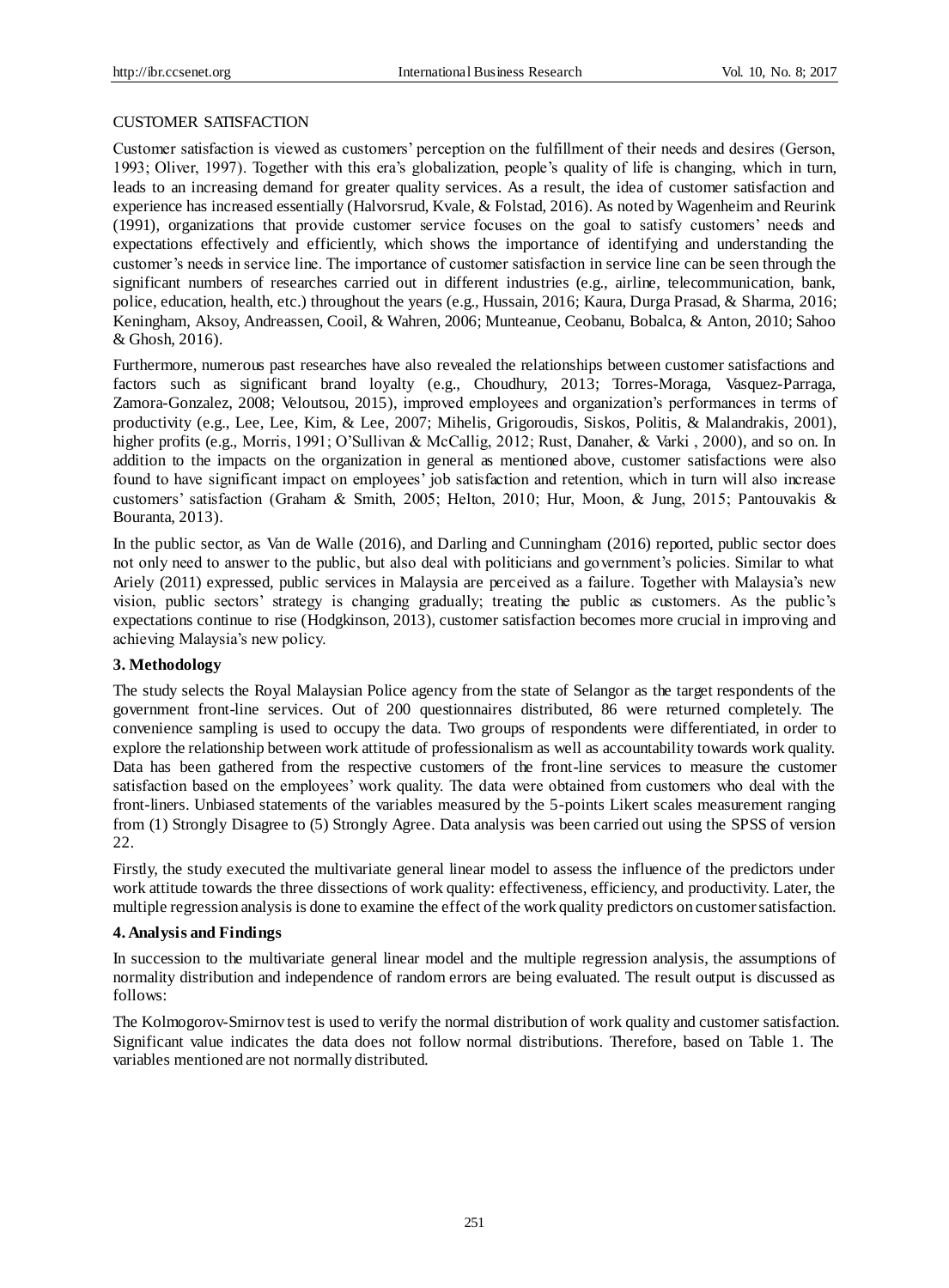## Table 1. The Kolmogorov-Smirnov Test of Normality

|                              | Kolmogorov-Smirnov |       |         |  |
|------------------------------|--------------------|-------|---------|--|
|                              | <b>Statistics</b>  | $\mu$ | $S12$ . |  |
| Effectiveness                | .159               | 85    | .000    |  |
| Efficiency                   | .183               | 85    | .000    |  |
| Productivity                 | .139               | 85    | .000    |  |
| <b>Customer Satisfaction</b> | 165                | 85    | .000    |  |

Nonetheless, Figure 1 (a), (b), (c), and (d) show the normal Q-Q plots that have been exercised to assess the evidence of normal distribution assumptions.

Based on the graphs, the plots of the expected normal against the observed values of effectiveness, efficiency, productivity and customer satisfaction, fall along the lines, thus it follows the normal distribution. The histogram with normal curve in Figure 1 (e) depicts customer satisfaction, the curve is slightly symmetrical, and therefore the data follows normal distribution.



Figure 1. Normal Q-Q plots and histogram with normal curve

## WORK ATTITUDE AND WORK QUALITY

Under the work attitude variable, the effects of professionalism and accountability on work quality are being examined using the multivariate general linear model analysis. The findings are showed in Table 2.

Table 2. Multivariate Test of Variable Effects

| Effect          |                   | Value | F               | Sig. | Partial Eta Squared |
|-----------------|-------------------|-------|-----------------|------|---------------------|
| Intercept       | Pillai's Trace    | .377  | $16.110^{p}$    | .000 | .377                |
|                 | Wilks' Lambda     | .623  | $16.110^{b}$    | .000 | .377                |
|                 | Hotelling's Trace | .604  | $16.110^{b}$    | .000 | .377                |
| Professionalism | Pillai's Trace    | .149  | $4.686^{b}$     | .005 | .149                |
|                 | Wilks' Lambda     | .851  | $4.686^{\circ}$ | .005 | .149                |
|                 | Hotelling's Trace | .176  | $4.686^{b}$     | .005 | .149                |
| Accountability  | Pillai's Trace    | .128  | $3.912^{b}$     | .012 | .128                |
|                 | Wilks' Lambda     | .872  | $3.912^{b}$     | .012 | .128                |
|                 | Hotelling's Trace | .147  | $3.912^{b}$     | .012 | .128                |

The multivariate general linear model also known as the multivariate multiple regression is a statistical test that evaluates the connotation of each independent variables towards a set of dependent variables (Garson, 2015). In Table 2, professionalism and accountability of the employees both has significant effects on at least one of the three dependent variables, the effectiveness, efficiency and productivity.

252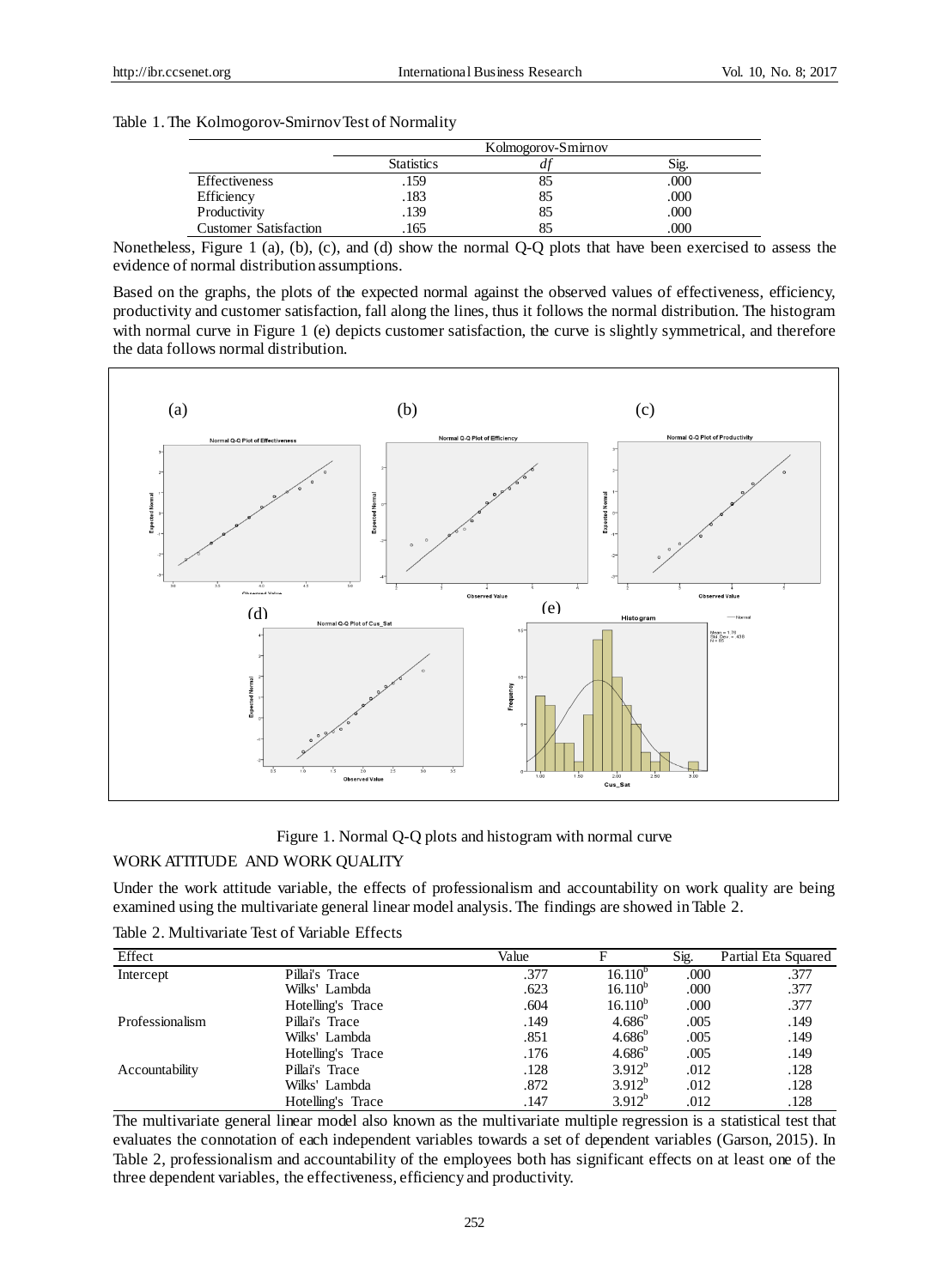|                 | Dependent            | Type III Sum    |                | Mean   |        |      | Partial Eta |
|-----------------|----------------------|-----------------|----------------|--------|--------|------|-------------|
| Source          | Variable             | of Squares      | df             | Square | F      | Sig. | Squared     |
| Corrected Model | Effectiveness        | $4.147^{\rm a}$ | 2              | 2.074  | 30.186 | .000 | .424        |
|                 | Efficiency           | $9.673^{b}$     | $\overline{2}$ | 4.836  | 38.783 | .000 | .486        |
|                 | Productivity         | $6.274^{\circ}$ | $\overline{2}$ | 3.137  | 20.388 | .000 | .332        |
| Intercept       | <b>Effectiveness</b> | 2.714           |                | 2.714  | 39.503 | .000 | .325        |
|                 | Efficiency           | .487            |                | .487   | 3.905  | .051 | .045        |
|                 | Productivity         | 1.681           |                | 1.681  | 10.921 | .001 | .118        |
| Professionalism | <b>Effectiveness</b> | .523            |                | .523   | 7.619  | .007 | .085        |
|                 | Efficiency           | 1.121           |                | 1.121  | 8.993  | .004 | .099        |
|                 | Productivity         | .061            |                | .061   | .394   | .532 | .005        |
| Accountability  | <b>Effectiveness</b> | .254            |                | .254   | 3.697  | .058 | .043        |
|                 | Efficiency           | .667            |                | .667   | 5.352  | .023 | .061        |
|                 | Productivity         | 1.521           |                | 1.521  | 9.884  | .002 | .108        |
| Error           | <b>Effectiveness</b> | 5.633           | 82             | .069   |        |      |             |
|                 | Efficiency           | 10.226          | 82             | .125   |        |      |             |
|                 | Productivity         | 12.618          | 82             | .154   |        |      |             |
| Total           | Effectiveness        | 1322.204        | 85             |        |        |      |             |
|                 | Efficiency           | 1399.972        | 85             |        |        |      |             |
|                 | Productivity         | 1264.600        | 85             |        |        |      |             |
| Corrected Total | <b>Effectiveness</b> | 9.781           | 84             |        |        |      |             |
|                 | Efficiency           | 19.899          | 84             |        |        |      |             |
|                 | Productivity         | 18.892          | 84             |        |        |      |             |

#### Table 3. Test of between-subject effects

The study investigates the significance of model overall using the test of between subject effects. From Table 3, the corrected model shows that the multivariate general linear model is found to be significant overall for effectiveness, efficiency and productivity of the work quality. Professionalism and accountability of the employees are significant predictors on efficiency, controlling for other effects in the model. However, based on partial eta squared criterion, professionalism is the most important predictor for efficiency. In productivity of the staff, only accountability is found to be a significant predictor while for effectiveness of the staff's work, it can be predicted significantly by professionalism, controlling for other effects in the model (Garson, 2015).

## WORK QUALITY AND CUSTOMER SATISFACTION

Multiple regression analysis is used to measure the association between the three components of work quality: effectiveness, efficiency and productivity towards customer satisfaction.

## INDEPENDENCE OF ERRORS ASSUMPTIONS

First of all, the assumption of independence of random error is being evaluated by the Durbin-Watson value in Table 4. 1.38 falls near 2 indicates the random error is independent (Taylor, 2011). Hence, no autocorrelation problem exist in the data.

#### Table 4. Model Summary

| Mode |                   | .    |        | - 1117<br>$\ddotsc$<br>$\sim$<br>,,<br>SOL |
|------|-------------------|------|--------|--------------------------------------------|
|      | $\sim$<br>. 1 U Z | $-1$ | $\sim$ | 380                                        |

From Table 4, the R-square value is 0.11 means that, only 1.1% of the total variation in customer satisfaction can be explained by the work quality, with other effect remain constant. This absolute small value of R-square is been investigated further under the analysis of variance, ANOVA.

## Table 5. Analysis of Variance (ANOVA)

| Source     | . .      | $\sim$<br>טט | MS   |             |      |
|------------|----------|--------------|------|-------------|------|
| Regression |          | .184         | .061 | 212<br>∠1د. | .817 |
| Residual   | c,<br>ОI | 15.907       | .196 |             |      |
| Total      | 84       | 16.091       |      |             |      |

The insignificant value of the model indicates that the model is not fit. Therefore, further analysis is not appropriate. This matter can be treated by increasing the sample size to get a significant model (Taylor, 2011).

## Table 6. Coefficient Analysis

|               | Jnstandardized<br>Coefficients |            | Standardized<br>Coefficients |         |      | Collinearity | <b>Statistics</b> |
|---------------|--------------------------------|------------|------------------------------|---------|------|--------------|-------------------|
|               |                                | Std. Error | Beta                         |         | Sig. | Tolerance    | VIF               |
| (Constant)    | 2.092                          | .583       |                              | 3.589   | .001 |              |                   |
| Effectiveness | $-.177$                        | .185       | $-.138$                      | $-.960$ | .340 | .588         | 1.701             |
| Efficiency    | .084                           | .175       | .094                         | .481    | .632 | .322         | 3.110             |
| Productivity  | 006                            | .155       | 006                          | .036    | .971 | .432         | 2.314             |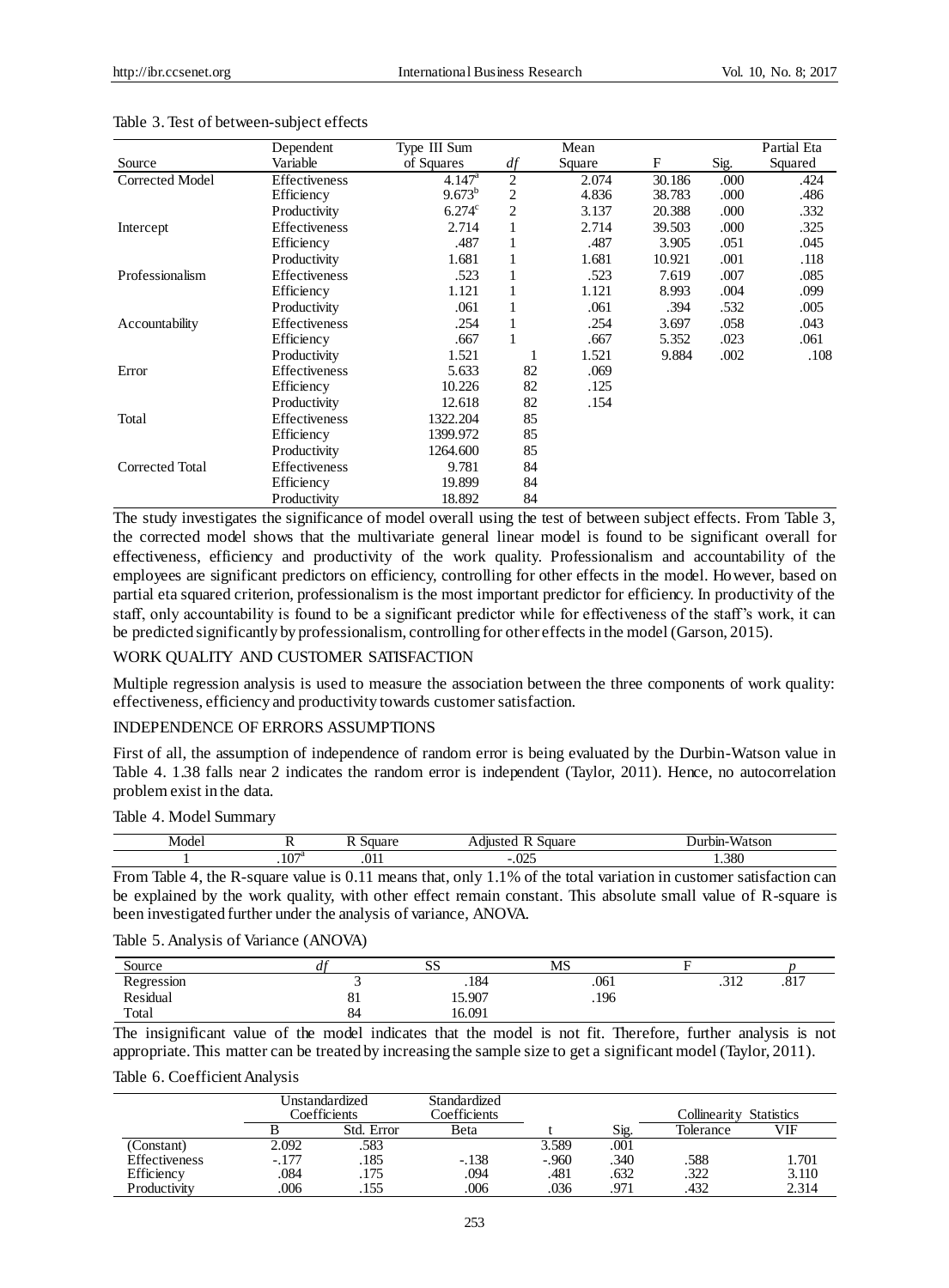All of the variable components under work quality are not significant. Then, there is no significant relationship existing between effectiveness, efficiency, productivity of the front liners towards customer satisfaction. However, the data exhibits no multicollinearity problem due to tolerance value less than 10 and the variance inflation factors, VIF close to 1 (Taylor, 2011).

#### **5. Conclusion and Recommendation**

In a nutshell, in terms of the work attitude; professionalism, and accountability are both found to be significant predictors towards the efficiency of the employees' work quality. However, in control with other effect in the model, only accountability is found to be of a significant predictor in productivity with regards to work quality, while professionalism has a more significant effect towards effectiveness. Nevertheless, effectiveness, efficiency, and productivity of the employees' work quality show insignificant effect on customer satisfaction. Finally, the study concluded that professionalism among front-liners in government service significantly predicts the efficiency in working but work quality is not related to customer satisfaction.

#### **References**

- Apaza, C. R. (2012). Ensuring accountability and transparency through integrated public management systems. *PS, Political Science & Politics, 45*(3), 435-441. https://doi.org/10.1017/S1049096512000303
- Ariely, G. (2011). Why people (dis)like the public service: Citizen perception of the public service and the NPM doctrine. *Politics and Policy, 39*(6), 997-1019. https://doi.org/10.1111/j.1747-1346.2011.00329.x
- Barrilleaux, C., Feiock, R., & Crew, R. (1992). Measuring and Comparing American States' Administrative Characteristics. *State & Local Government Review, 24*(1), 12-18. Retrieved from http://www.jstor.org
- Choudhury, K. (2013). Service quality and customers' purchase intentions: An empirical study of the Indian banking sector. *International Journal of Bank Marketing*, *31*(7), 529-543. https://doi.org/10.1108/IJBM-02-2013-0009
- Darling, S. D., & Cunningham, J. B. (2016). Underlying values and competencies of public and private sector managers. *Asian Education and Development Studies, 5*(4), 371-387. https://doi.org/10.1108/AEDS-09-2015-0050
- Fournier, V. (1999). The appeal to 'professionalism' as a disciplinary mechanism. *The Sociological Review, 47*(2), 280-307. https://doi.org/10.1111/1467-954X.00173
- Frederickson, H. G., Smith, K. B., Larimer, C. W., & Licari, M. J. (2012). *The public administration theory primer* (2<sup>nd</sup> ed.). Boulder, CO: Westview Press. Retrieved from http://blancopeck.net/The-Public-Administration-Theory-Primer.pdf
- Frumento, R. J., & Korenman, S. (2013). Professionalism and investment advisers. *Journal of Investment Compliance, 14*(1), 32-41. https://doi.org/10.1108/15285811311321242
- Garson, G. D. (2015). *Statistical associates: Blue book series*. Asheboro, North Carolina, USA: Statistical Associates Publishing.
- Gerson, R. F. (1993). *Measuring Customer Service*. London: Kogan Page.
- Gow, J. I. (2001). Accountability, rationality and new structures of governance: Making room for political rationality. *The Canadian Journal of Program Evaluation, 16*(2), 55-70. Retrieved from http://search.proquest.com/
- Graham, J., & Smith, F. (2005). Effects of reengineering on the employee satisfaction-customer satisfaction relationship. *The TQM Magazine, 17*(4), 358-363. https://doi.org/10.1108/09544780510603198
- Halvorsrud, R., Kvale, K., & Folstad, A. (2016). Improving service quality through customer journey analysis. *Journal of Service theory and Practice, 26*(6), 840-867. https://doi.org/10.1108/JSTP-05-2015-0111
- Hawman, C. R. (1995). *Managerialism and public accountability in the Westminster model: A comparative study of the public service reforms in Canada, Britain and Australia* (Master's thesis). Available from ProQuest Dissertations & Theses Global. (Order No. MM95485).
- Helton, C. E. (2010). *Customer service: A phenomenological study of employee and customer perceptions of good customer service* (Doctoral Dissertation). Available from ProQuest Dissertations & Theses Global. (UMI 3429670).
- Hodgkinson, I. R. (2013). Are generic strategies 'fit for purpose' in a public service context? *Public Policy and Administration, 28*(1), 90-111. https://doi.org/10.1177/0952076712440301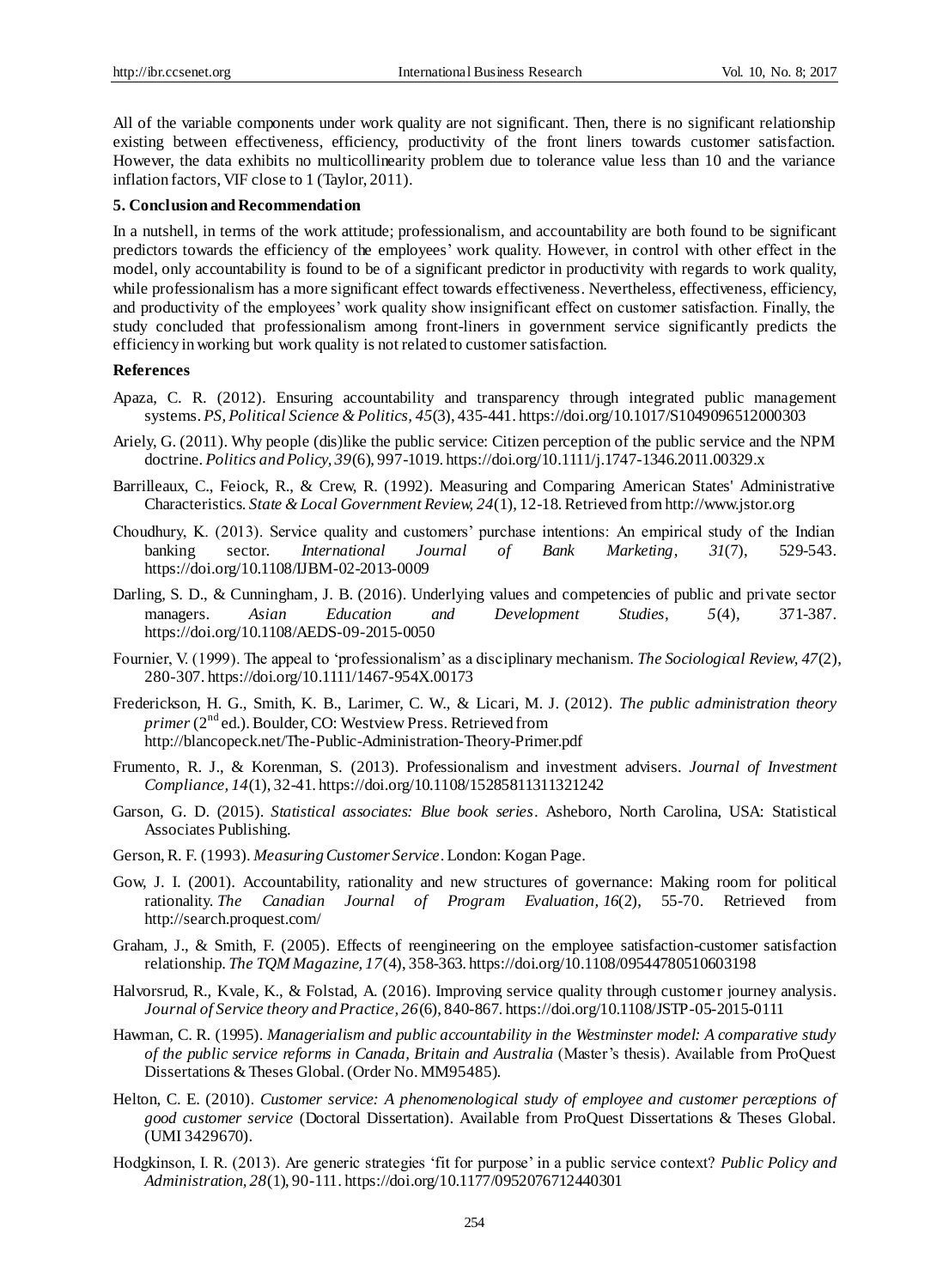- Hur, W. M., Moon, T. W., & Jung, Y. S. (2015). Customer response to employee emotional labor: The structural relationship between emotional labor, job satisfaction, and customer satisfaction. *Journal of Services Marketing, 29*(1), 71-80. https://doi.org/10.1108/JSM-07-2013-0161
- Hussain, A. A. (1998). *Reformasi Pentadbiran Di Malaysia* [Administrative Reformation in Malaysia]. Kuala Lumpur: Utusan Publications & Distributors Sdn Bhd.
- Hussain, R. (2016). The mediating role of customer satisfaction: Evidence from the airline industry. *Asia Pacific Journal of Marketing and Logistics, 28*(2), 234-255. https://doi.org/10.1108/APJML-01-2015-0001
- Ingraham, P. W. (2005a). "You talking to me?" accountability and the modern public service. *PS, Political Science & Politics, 38*(1), 17-21. Retrieved from http://search.proquest.com/
- Ingraham, P. W. (2005b). Performance: Promises to keep and miles to go. *Public Administration Review, 65*(4), 390-395. https://doi.org/10.1111/j.1540-6210.2005.00466.x
- Kaura, V., Durga Prasad, C. S., & Sharma, S. (2015). Service quality, service convenience, price and fairness, customer loyalty, and the mediating role of customer satisfaction. *International Journal of Bank Marketing, 33*(4), 404-422. https://doi.org/10.1108/IJBM-04-2014-0048
- Keningham, T. L., Aksoy, L., Andreassen, T. W., Cooil, B., & Wahren, B. J. (2006). Call center satisfaction and customer retention in a co-branded service context. *Managing Service Quality: An International Journal, 16*(3), 269-289. https://doi.org/10.1108/09604520610663499
- Khademian, A. M. (2010). Organizing in the future: Pursuing purposefulness for flexible accountability. *Public Administration Review, 70*, S167-S169. https://doi.org/10.1111/j.1540-6210.2010.02264.x
- Kim, J. H., & Jang, S. C. (2016).Factors affecting memorability of service failures: A longitudinal analysis. *International Journal of Contemporary Hospitality Management, 28*(8), 1676-1701. https://doi.org/10.1108/IJCHM-10-2014-0516
- Lee, S. M., Lee, H. H., Kim, J., & Lee, S. G. (2007). ASP system utilization: customer satisfaction and user performance. *Industrial Management & Data Systems, 107*(2), 145-165. https://doi.org/10.1108/02635570710723787
- Mayne, J. (2006). Audit and evaluation in public management: Challenges, reforms, and different roles. *The Canadian Journal of Program Evaluation, 21*(1), 11-45. Retrieved from http://sce-ces.ca/secure/21-1-011.pdf
- Mihelis, G., Grigoroudis, E., Siskos, Y., Politis, Y., & Malandrakis, Y. (2001). Customer satisfaction measurement in the private bank sector. *European Journal of Operational Research, 130*(2), 347-360. https://doi.org/10.1016/S0377-2217(00)00036-9
- Morris, P. (1991). Making customer satisfaction your biggest profit centre. *Logistics Information Management, 4*(1), 32-35. https://doi.org/10.1108/09576059110003842
- Munteanue, C., Ceobanu, C., Bobalca, C., & Anton, O. (2010). An analysis of customer satisfaction in a higher education context. *International Journal of Public Sector Management, 23*(2), 124-140. https://doi.org/10.1108/09513551011022483
- O'Sullivan, D., & McCallig, J. (2012). Customer satisfaction, earnings and firm value. *European Journal of Marketing, 46*(6), 827-843. https://doi.org/10.1108/03090561211214627
- Oliver, R. L. (1997). *Satisfaction: A behavioral perspective on the consumer*. Irwin, NY: McGraw-Hill.
- Pantouvakis, A., & Bouranta, N. (2013). The interrelationship between service features, job satisfaction and customer satisfaction: Evidence from the transport sector. *The TQM Journal, 25*(2), 186-201. https://doi.org/10.1108/17542731311299618
- Public Complaints Bureau. (2016). *Statistics by year*. Retrieved fro[m http://www.pcb.gov.my/en](http://www.pcb.gov.my/en)
- Rust, R., Danaher, P., & Varki, S. (2000). Using service quality data for competitive marketing decisions. *International Journal of Service Industry Management, 11*(5), 438-469. https://doi.org/10.1108/09564230010360173
- Sachs, J. D. (2009). *The failing U.S. government – The crisis of public management*. Retrieved from https://www.scientificamerican.com/
- Sahoo, D., & Ghosh, T. (2016). Healthscape role towards customer satisfaction in private healthcare. *International Journal of Health Care Quality Assurance, 29*(6), 600-613.